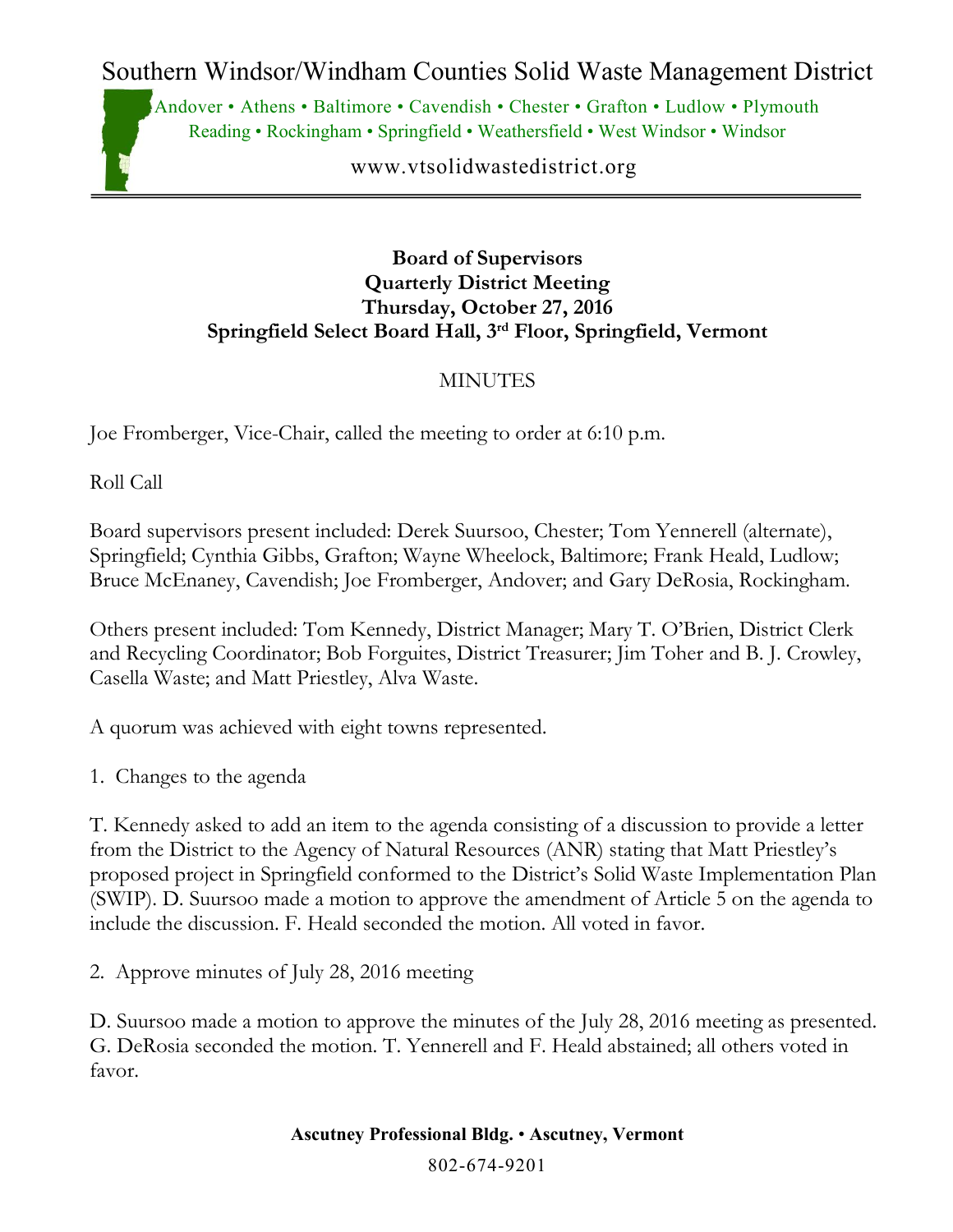SWWCSWMD October 27, 2016 minutes p. 2

## 3. Acceptance of Treasurer's Report as of August 30, 2016

B. Forguites noted that income was better than expenses at the end of August by about \$6,000.00. F. Heald made a motion to accept the Treasurer's Report. D. Suursoo seconded the motion and thanked B. Forguites for the Report. All voted in favor.

4. Discussion of providing an exemption to haulers in rural areas for the collection of organics

T. Kennedy directed everyone to their meeting packets which included a memo and guidance on eligibility to qualify for the solid waste hauler exemption. He hadn't received much feedback from haulers about the Act 148 requirement that haulers must offer food scrap collection as of July 1, 2017. As everyone knows, there is no composting facility within the District. There is no exemption for commercial accounts. T. Kennedy stated that he needs to send a letter of intent to ANR indicating that the District is considering seeking an exemption. D. Suursoo said that because the Board is discussing it, a letter must be sent.

5. Discussion of the collection of organics at transfer stations

T. Kennedy is working on a request for proposals (RFP). The District currently has a two-year contract with a one-year renewal option with Casella. This year the RFP will go out earlier than previously and there will be three parts: waste, recyclables, and organics. It will probably be an a la carte RFP. He is doing research to figure out how to put together this type of RFP. He reminded everyone that transfer stations have to accept organics as of July 1, 2017.

Amended agenda item:

T. Kennedy stated that he'd distributed copies of the part of the District's SWIP that refers to siting of facilities, which only included landfills and incinerators, not transfer stations. He described M. Priestley's plan and the fact that M. Priestley needs a letter from that District that his proposed facility is in conformance with the District's SWIP. M. Priestley wrote a letter to the District asking for District letter assuring ANR of compliance.

J. Fromberger noted that the SWIP only addressed landfills and incinerators because at the time of the original SWIP there wasn't anything else to consider. He expressed his belief that the proposed facility is in conformance with the SWIP and thought the District should send the letter. D. Suursoo made a motion to give the Executive Committee the authority to review and send the letter when it is completed. B. McEnaney seconded the motion. F. Heald noted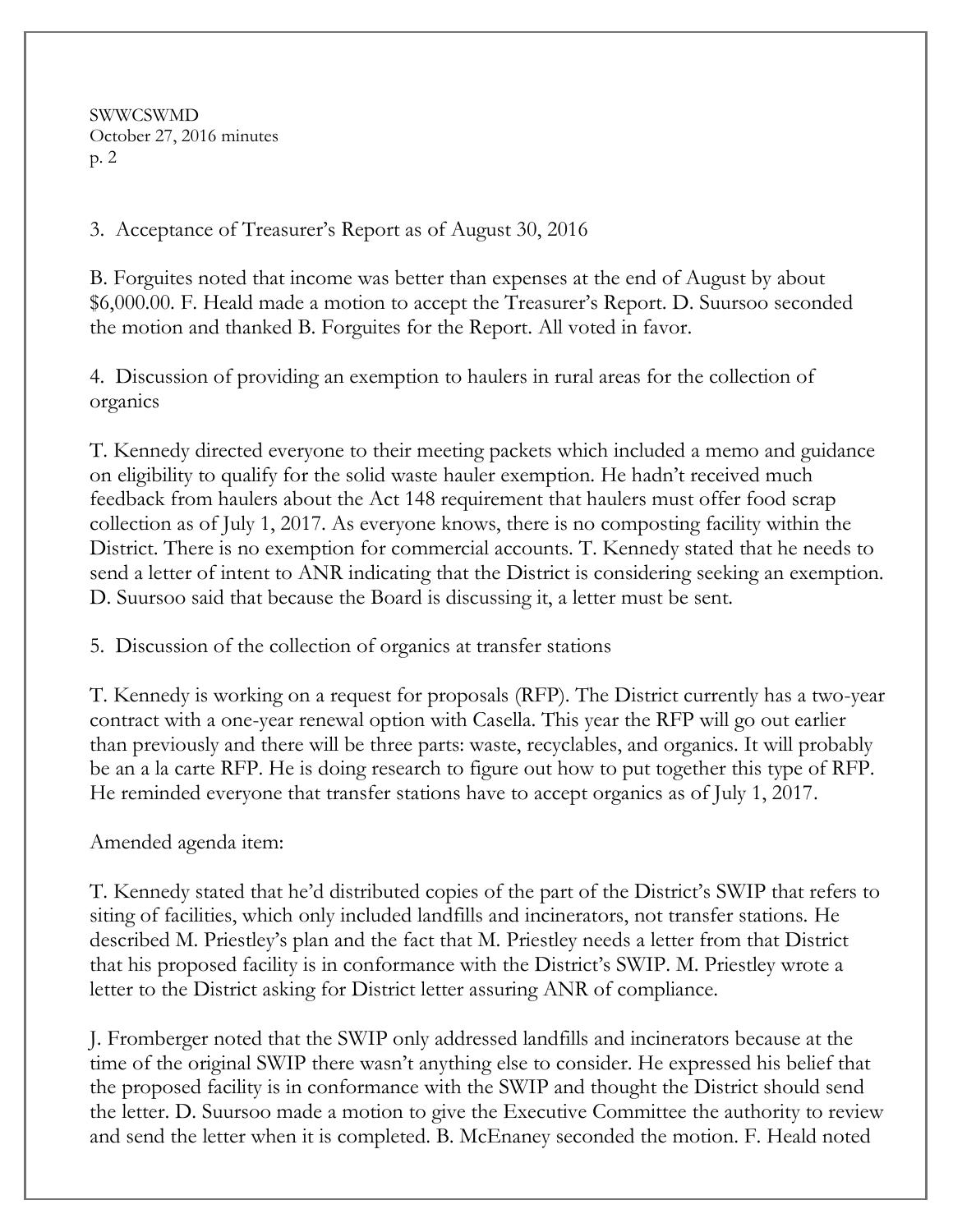# Southern Windsor/Windham Counties Solid Waste Management District

Andover • Athens • Baltimore • Cavendish • Chester • Grafton • Ludlow • Plymouth Reading • Rockingham • Springfield • Weathersfield • West Windsor • Windsor

www.vtsolidwastedistrict.org

SWWCSWMD October 27, 2016 minutes p. 3

that the proposed facility wouldn't be in conflict with the District SWIP because transfer stations are not in the SWIP. Therefore, the proposed facility cannot be in conformance with the SWIP. T. Kennedy stated that the SWIP is silent on the siting of transfer stations. All voted in favor of the motion.

6. Report on HHW collections in 2016

M. O'Brien stated that although the household hazardous waste collections (HHW) in 2016 were spread out over four days, instead of two, the participation numbers hadn't jumped up as anticipated. She asked for suggestions as to how to achieve greater resident attendance. Specific information about volumes would be in her October monthly report.

7. Recycling Coordinator's Report

M. O'Brien reiterated that the recycling of textiles is problematic because the market has dropped precipitously, resulting in a shrinking pool of vendors. On October 31, a representative of one of the remaining vendors, Goodwill, will meet her, Dan Farrar, and Andrea Sanford at the Springfield Transfer station to discuss whether or not Goodwill would be willing to add the Transfer Station to its textile pickup route.

M. O'Brien relayed the fact that the Town of Springfield is enthusiastic about giving away its processed glass aggregate (PGA) for free to contractors for drainage or foundation projects. T. Yennerell stated that the NRRA has a video on its website promoting the use of PGA <http://www.nrra.net/> - It's on the homepage in the lower left square.

- 8. Old Business: none
- 9. New Business

a) Meeting with Solid Waste Division on November 10, 2016 in Hartland

T. Kennedy stated that the meeting was set up at the behest of ANR which is traveling around the state to assess people's attitudes towards Act 148.

### **Ascutney Professional Bldg.** • **Ascutney, Vermont**

802-674-9201